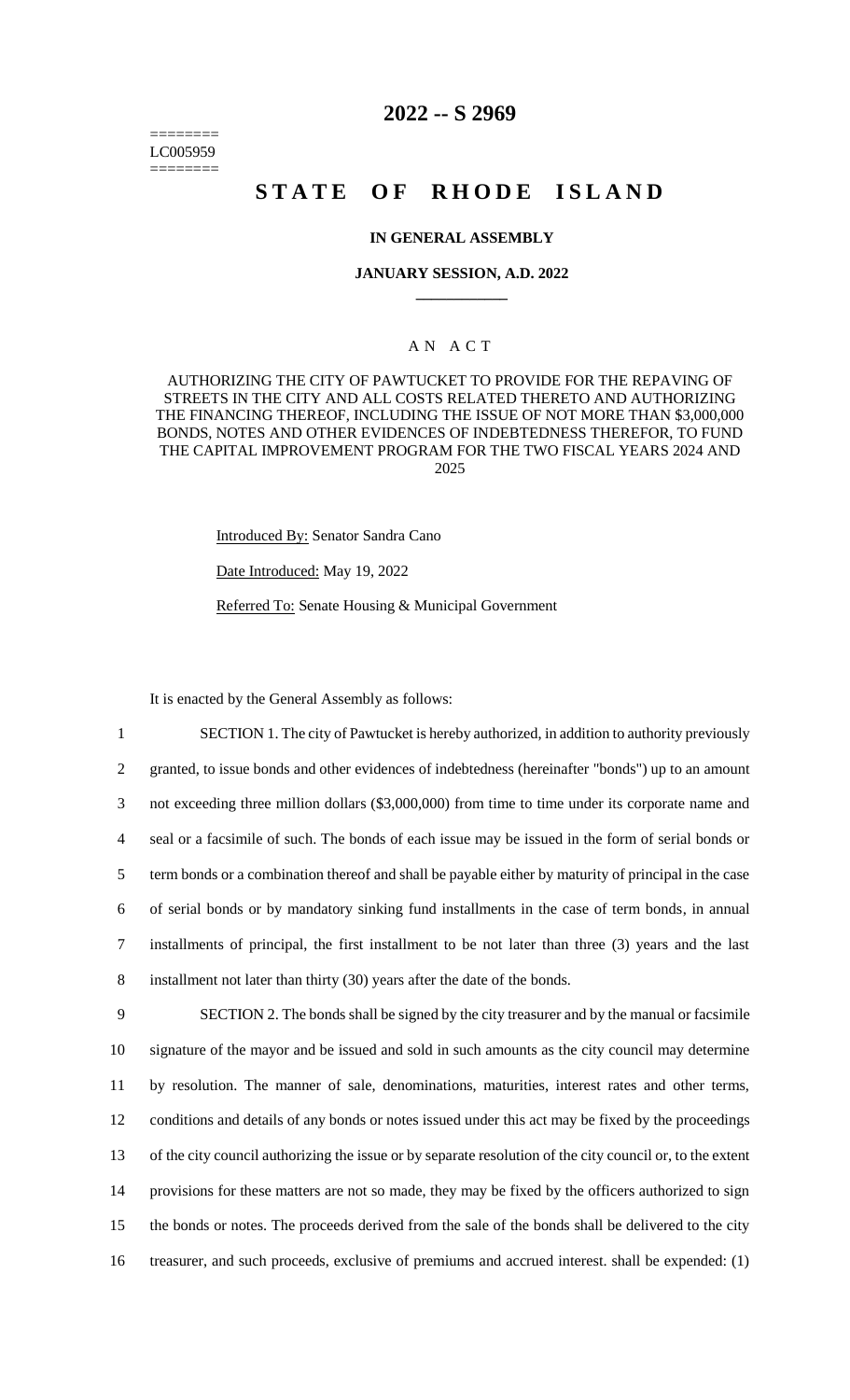For repaving of streets in the city and all costs related thereto (the "project"); (2) In payment of the 2 principal of or interest on temporary notes issued under section 3; (3) In repayment of advances under section 4; (4) In payment of related costs of issuance of any bonds or notes; and/or (5) In payment of capitalized interest during construction of the project. No purchaser of any bonds or notes under this act shall be in any way responsible for the proper application of the proceeds derived from the sale thereof. The proceeds of bonds or notes issued under this act, any applicable federal or state assistance and the other monies referred to in sections 6 and 9 shall be deemed appropriated for the purposes of this act without further action than that required by this act.

 SECTION 3. The city council may by resolution authorize the issuance from time to time of interest bearing or discounted notes in anticipation of the issue of bonds under section 2 or in anticipation of the receipt of federal or state aid for the purposes of this act. The amount of original notes issued in anticipation of bonds may not exceed the amount of bonds which may be issued under this act and the amount of original notes issued in anticipation of federal or state aid may not exceed the amount of available federal or state aid as estimated by the city treasurer. Temporary notes issued hereunder shall be signed by the manual or facsimile signatures of the city treasurer and the mayor and shall be payable within five (5) years from their respective dates, but the principal of and interest on notes issued for a shorter period may be renewed or paid from time to time by the issue of other notes hereunder; provided the period from the date of an original note to the maturity of any note issued to renew or pay the same debt or the interest thereon shall not exceed five (5) years. Any temporary notes in anticipation of bonds issued under this section may be refunded prior to the maturity of the notes by the issuance of additional temporary notes; provided that no such refunding shall result in any amount of such temporary notes outstanding at any one time, in excess of two hundred percent (200%) of the amount of bonds which may be issued under this act; and provided, further, that if the issuance of any such refunding notes results in any amount of such temporary notes outstanding at any one time in excess of the amount of bonds which may be issued under this act, the proceeds of such refunding notes shall be deposited in a separate fund established with the bank which is paying agent for the notes being refunded. Pending their use to pay the notes being refunded, monies in the fund shall be invested for the benefit of the city by the paying agent at the direction of the city treasurer in any investment permitted under section 5. The monies in the fund and any investments held as a part of the fund shall be held in trust and shall be applied by the paying agent solely to the payment or prepayment of the principal of and interest on the notes being refunded. Upon payment of all principal of and interest on the notes, any excess monies in the fund shall be distributed to the city. The city may pay the principal of and interest on notes in full from other than the issuance of refunding notes prior to the issuance of bonds pursuant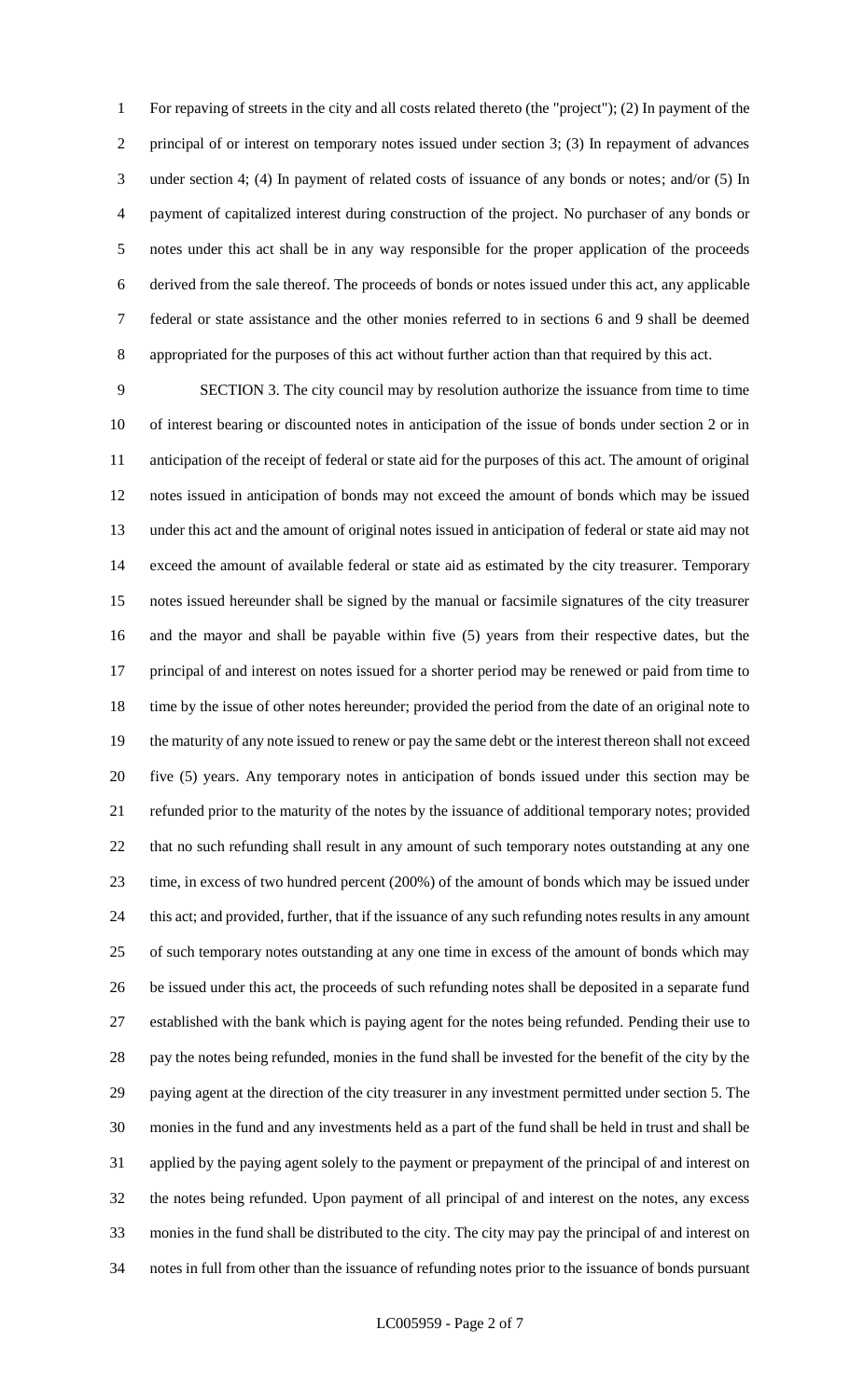to section 1 hereof. In such case, the city's authority to issue bonds or notes in anticipation of bonds under this act shall continue provided that: (1) The city council passes a resolution evidencing the city's intent to pay off the notes without extinguishing the authority to issue bonds or notes; and (2) That the period from the date of an original note to the maturity date of any other note shall not exceed five (5) years. Section 5-106 of the city charter shall not apply to the issue of notes in anticipation of bonds.

 SECTION 4. Pending any authorization or issue of bonds hereunder or pending or in lieu of any authorization or issue of notes hereunder, the city treasurer, with the approval of the city council may, to the extent that bonds or notes may be issued hereunder, apply funds in the general treasury of the city to the purposes specified in section 2, such advances to be repaid without interest from the proceeds of bonds or notes subsequently issued or from the proceeds of applicable federal or state assistance or from other available funds.

 SECTION 5. Any proceeds of bonds or notes issued hereunder or of any applicable federal or state assistance, pending their expenditure may be deposited or invested by the city treasurer, in demand deposits, time deposits or savings deposits in banks which are members of the Federal Deposit Insurance Corporation or in obligations issued or guaranteed by the United States of America or by any agency or instrumentality thereof or as may be provided in any other applicable 18 law of the State of Rhode Island or resolution of the city council or pursuant to an investment policy of the city.

 SECTION 6. Any accrued interest received upon the sale of bonds or notes hereunder shall be applied to the payment of the first interest due thereon. Any premiums arising from the sale of bonds or notes hereunder and, to the extent permitted by applicable federal laws, any net earnings or profits realized from the deposit or investment of funds hereunder shall, in the discretion of the city treasurer, be applied to the cost of preparing, issuing, and marketing bonds or notes hereunder to the extent not otherwise provided, to the payment of the cost of the project, to the payment of the principal of or interest on bonds or notes issued hereunder, to the revenues of the city and dealt with as part of the revenues of the city from property taxes to the extent permitted by federal law, or to any one or more of the foregoing. The cost of preparing, issuing, and marketing bonds or notes hereunder may also, in the discretion of the city treasurer, be met from bond or note proceeds exclusive of premium and accrued interest or from other monies available therefor. Any balance of bond or note proceeds remaining after payment of the cost of the projects and the cost of preparing, issuing and marketing bonds or notes hereunder shall be applied to the payment of the principal of or interest on bonds or notes issued hereunder. To the extent permitted by applicable federal laws, any earnings or net profit realized from the deposit or investment of funds hereunder may, upon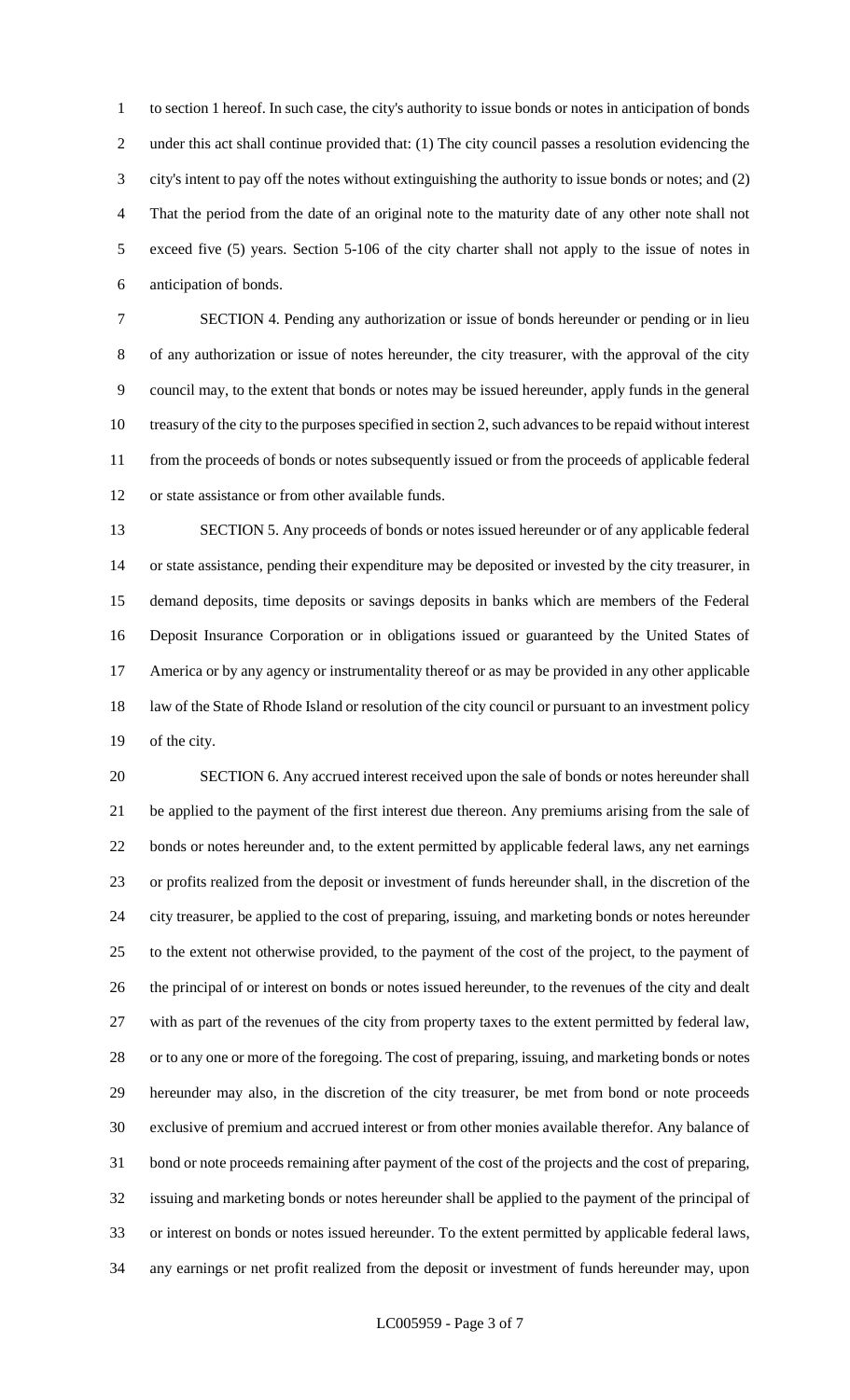receipt, be added to and dealt with as part of the revenues of the city from property taxes. In exercising any discretion under this section, the city treasurer shall be governed by any instructions adopted by resolution of the city council. Any balance of bond or note proceeds remaining after completion of the project shall be subject to section 5-109 of the city charter.

 SECTION 7. All bonds and notes issued under this act and the debt evidenced hereby shall be obligatory on the city in the same manner and to the same extent as other debts lawfully contracted by it and shall be excepted from the operation of § 45-12-2 and any provision of the city charter. No such obligation shall at any time be included in the debt of the city for the purpose of ascertaining its borrowing capacity. The city shall annually appropriate a sum sufficient to pay the principal and interest coming due within the year on bonds and notes issued hereunder to the extent that monies therefor are not otherwise provided. If such sum is not appropriated, it shall nevertheless be added to the annual tax levy. In order to provide such sum in each year and notwithstanding any provisions of law to the contrary, all taxable property in the city shall be subject to ad valorem taxation by the city without limitation as to rate or amount.

 SECTION 8. Any bonds or notes issued under the provisions of this act, if properly executed by the officers of the city in office on the date of execution, shall be valid and binding according to their terms notwithstanding that before the delivery thereof and payment therefor any or all of such officers shall for any reason have ceased to hold office.

 SECTION 9. The city, acting by resolution of its city council is authorized to apply for, contract for and expend any federal or state advances or other grants of assistance which may be available for the purposes of this act, and any such expenditures may be in addition to other monies provided in this act. To the extent of any inconsistency between any law of this state and any applicable federal law or regulation, the latter shall prevail. Federal and state advances, with interest where applicable, whether contracted for prior to or after the effective date of this act, may be repaid as a cost of the project under section 2.

 SECTION 10. Bonds and notes may be issued under this act without obtaining the approval of any governmental agency or the taking of any proceedings or the happening of any conditions except as specifically required by this act for such issue. In carrying out any project financed in whole or in part under this act, including where applicable the condemnation of any land or interest in land, and in the levy and collection of assessments or other charges permitted by law on account of any such project, all action shall be taken which is necessary to meet constitutional requirements whether or not such action is otherwise required by statute, but the validity of bonds and notes issued hereunder shall in no way depend upon the validity or occurrence of such action. Without limiting the generality of the foregoing, the validity of bonds and notes issued hereunder shall in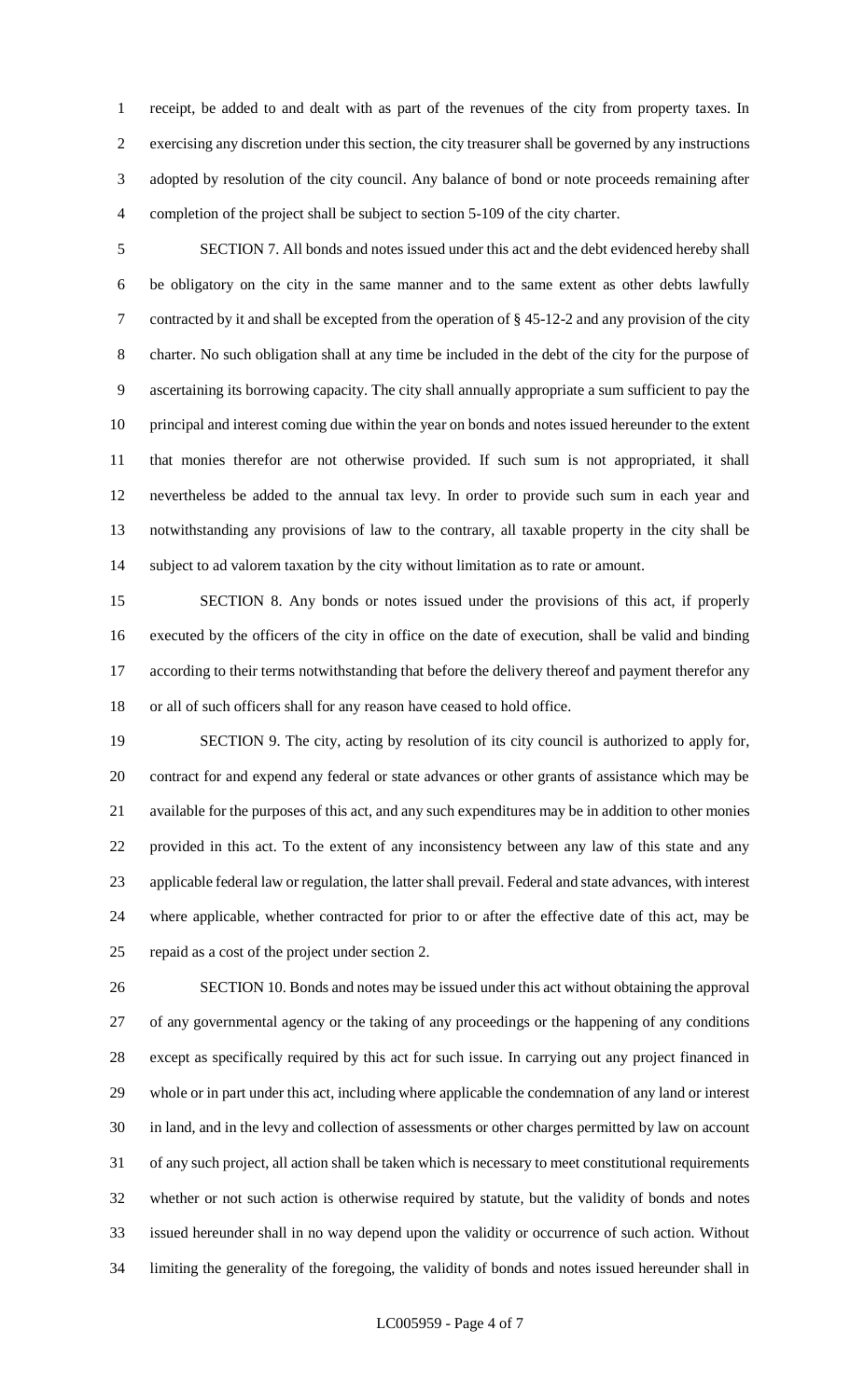no way be affected by section 2-308 of the city charter and section 4-1602 of the city code of ordinances, and the purposes of this act shall be deemed to constitute a single project under article V of the city charter.

 SECTION 11. The city treasurer and the mayor, on behalf of the city are hereby authorized to execute such instruments, documents or other papers as either of the foregoing deem necessary or desirable to carry out the intent of this act and are also authorized to take all actions and execute all documents necessary to comply with federal tax and securities laws, which documents or agreements may have a term coextensive with the maturity of the bonds authorized hereby, including Rule 15c2-12 of the Securities and Exchange Commission (the "Rule") and to execute and deliver a continuing disclosure agreement or certificate in connection with the bonds or notes 11 in the form as shall be deemed advisable by such officers in order to comply with the Rule.

 SECTION 12. All or any portion of the authorized but unissued authority to issue bonds and notes under this act may be extinguished by resolution of the city council, without further action by the general assembly, seven (7) years after the effective date of this act.

 SECTION 13. The question of the approval of this act shall be submitted to the electors of the city at the next general election but if a special city-wide election or special state election, in either case other than a primary, is called for a date earlier than the date of such general election, the mayor may direct that the question of the approval of this act be submitted at such special election. The question shall be submitted in substantially the following form: "Shall an act passed at the 2022 session of the general assembly entitled 'AN ACT AUTHORIZING THE CITY OF PAWTUCKET TO PROVIDE FOR THE REPAVING OF STREETS IN THE CITY AND ALL COSTS RELATED THERETO AND AUTHORIZING THE FINANCING THEREOF, INCLUDING THE ISSUE OF NOT MORE THAN \$3,000,000 BONDS, NOTES AND OTHER EVIDENCES OF INDEBTEDNESS THEREFOR, TO FUND THE CAPITAL IMPROVEMENT PROGRAM FOR THE TWO FISCAL YEARS 2024 AND 2025' be approved?" and the warning 26 for the election shall contain the question to be submitted. From the time the election is warned and until it is held, it shall be the duty of the city clerk to keep a copy of the act available at the clerk's office for public inspection, but the validity of the election shall not be affected by this requirement. To the extent of any inconsistency between this act and the city charter or any law of special applicability to the city, this act shall prevail.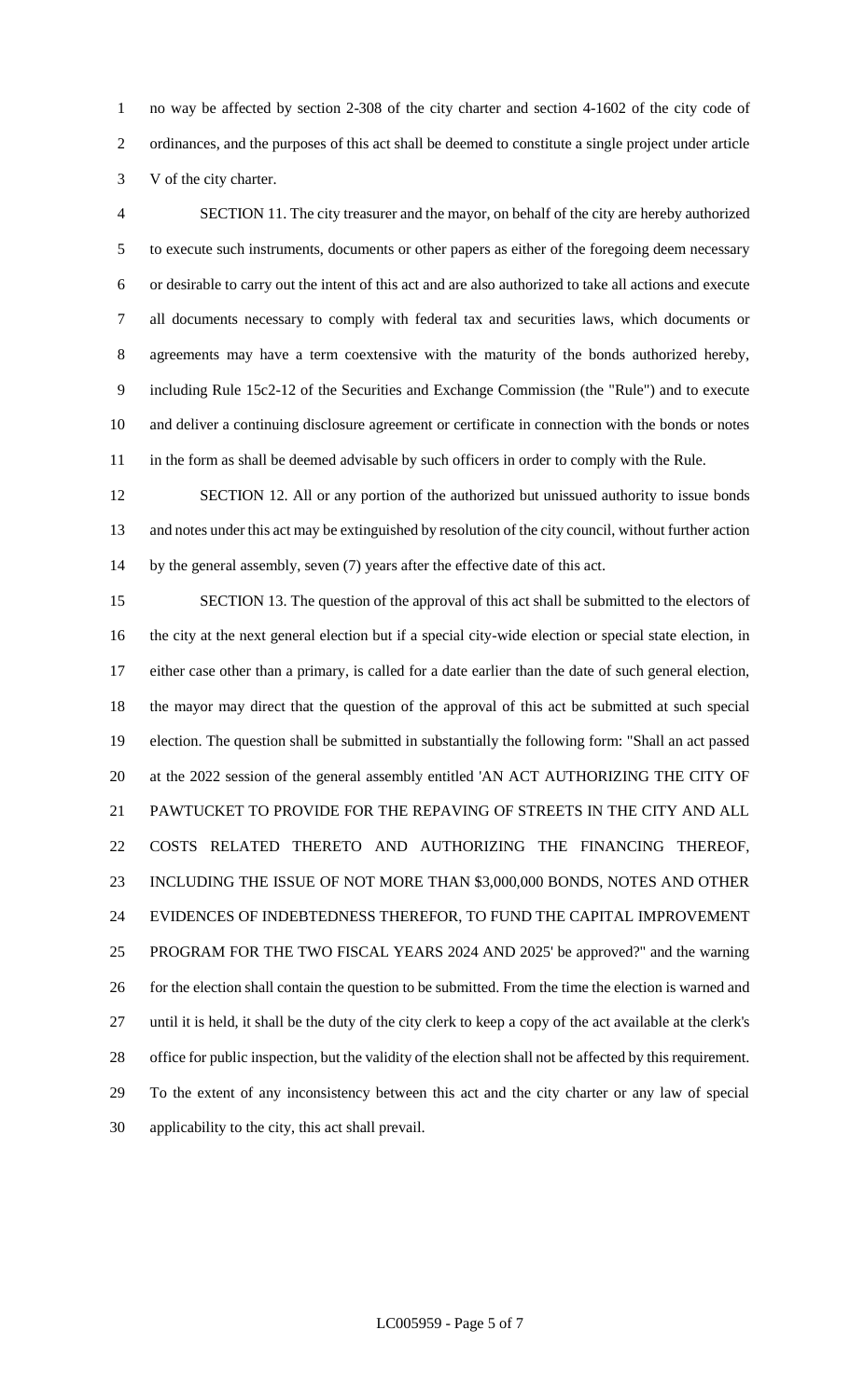- 1 SECTION 14. This section and the foregoing shall take effect upon passage. The remainder
- 2 of this act shall take effect upon the approval of this act by a majority of those voting on the question
- 3 at the election prescribed by the foregoing section.

#### $=$ LC005959 ========